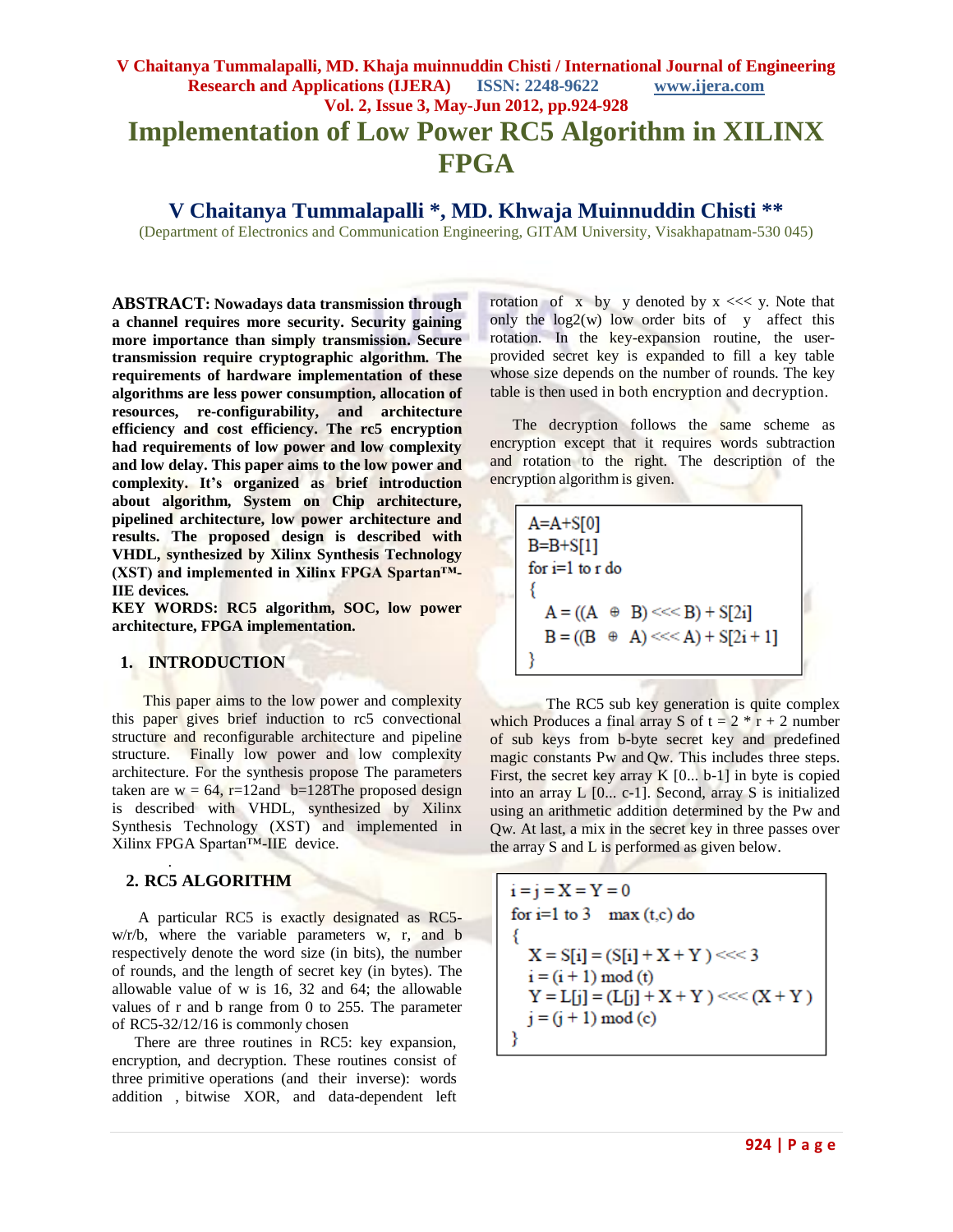#### **V Chaitanya Tummalapalli, MD. Khaja muinnuddin Chisti / International Journal of Engineering Research and Applications (IJERA) ISSN: 2248-9622 www.ijera.com Vol. 2, Issue 3, May-Jun 2012, pp.924-928 3. SYSTEM ON CHIP ARCHITETCURE**

The RC5 algorithm consists of three main components: the key expansion algorithm, an encryption algorithm and a decryption algorithm. RC5 has three main parameters: w; the word size in bits, r; the number of rounds and b; the number of bytes in the user's secret key. The system on chip RC5 Architecture is shown in Figure1.The internal memory unit is implementated internally in the RC5 core. Internal memory internal to RC5 core such that the key is not accessible. The key expansion module starts its key expansion when key\_in is high. The next session describe the key expansion module and the encryption module in detail.





## **4. KEY EXPANSION MODULE**

The proposed key expansion module with the 128 length key is presented in Fig. 2. The module includes four parts: the ROM for the magic number constants storage, the array for the immediate sub key storage, the arithmetic unit to mix, and the Address Generator for generating size of the s array and L array respectively.

The S array and L array correspond to array S and L in the algorithm respectively. A ROM is used to store the magic constants of *Pw* and *Qw*. For w=32, the *Pw* requires XOR 1 to make it odd when it is read from ROM. The key expansion module shows results in three operations. In the first operation, the L array is erased to zero before the secret keys are stores into the L. Transformation of the secret key of byte array K into word array L is done. In the second operation, the magic constants in the ROM are read into the Adder module to done the addition and every sum is stored word by word into the 32K-bit S array

In the third process, the words read from the S array and the L array are mixed through addition and left rotation operations. Then the results are written back to the S array and the L array. The key expansion unit output will be the s array contents.



#### **5. ENCRYPTION DECRYPTION MODULE**

Encryption process is as shown in figure. Figure shows the expanded rounds from 1 to r. Each round consists of three primitive operations. The decryption process is reverse operation of encryption. The RTL schematic as shown in figure 11.Synthesis by Xilinx Synthesis Technology (XST) and implemented in Xilinx FPGA Spartan™-IIE device.



Figure 3. Encryption operation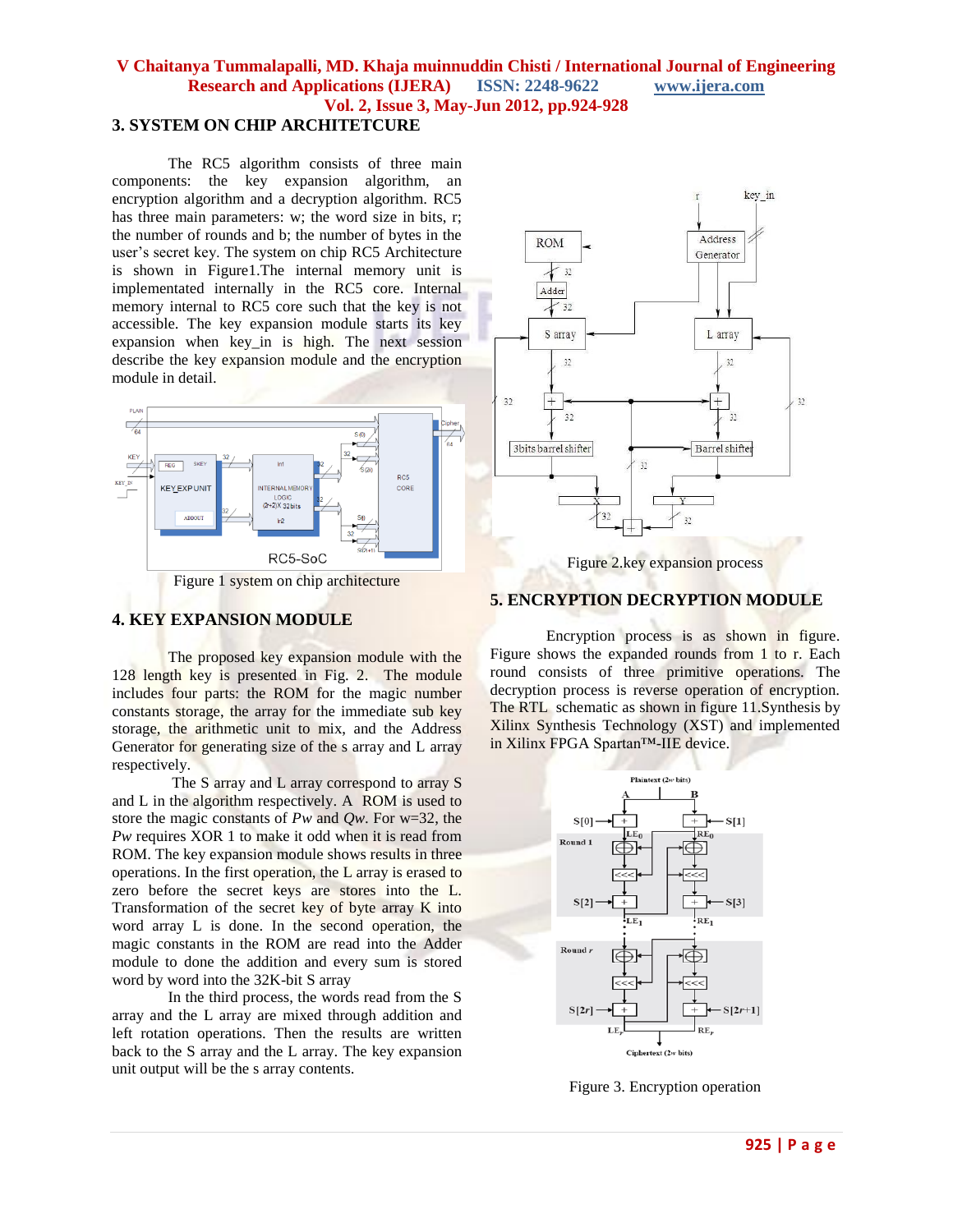## **V Chaitanya Tummalapalli, MD. Khaja muinnuddin Chisti / International Journal of Engineering Research and Applications (IJERA) ISSN: 2248-9622 www.ijera.com Vol. 2, Issue 3, May-Jun 2012, pp.924-928**

### **6. PIPELINED IMPLEMETATION**

The encryption and decryption process can be implemented in pipeline format to increase throughput. The pipeline registers can be placed between each round such that in each round output is saved in between registers. The architecture of proposed system is presented in Figure 6. The initial unit represents the plain text divided into two half and addition with s (0) and s (1) respectively. The control signals are not shown for simplicity. Between each round placed a register and data register such that outputs rounds are pace in the register and the inputs are taken from the data. In each clock register data placed in data register from register. In final round the cipher txt is taken out. Decryption process is inverse of above process from round r to round 1. Ecryption is as shown in figure 4.



Figure 4. Pipelined implementation of encryption process

In the proposed system the size of maximum block is considered to be 128-bit. The system can support the coding of 32, 64, 96 and 128 bits. The case of 96 bits rejected because it is not supported from RC5 standard the main disadvantage of this design is hard ware complexity is more. We can reuse the same round to reduce the hardware by using the hardware. We can switch to the design called as low power design to reduce the power and hardware complexity.

## **7. LOW POWER ARCHITECTURE**

The figure below shows the proposed encryption/decryption design i.e. one round operation, comprises 2 registers, one Circular shifter, one XOR block, and an add/sub to execute addition or subtraction. Notably, this architecture combines encryption and decryption into one core by sharing the same circuit instead of two cores in pipelined architecture. Besides, replace one add/sub with two multiplexers to reduce area and power.



Figure 5. One round of low power rc5 architecture

The architecture above encryption and decryption process can be selected by the enc/dec signal. If it's one the decryption is activated and if zero encryption is activated. Total compress of two clock cycles. In the first clock cycle, the data stored in register *A* is XOR with *B*, and the data stored in register *B* is shifted to *A*. At this moment, only *A*, half plaintext, is encrypted. The other half plaintext, *B*, which has already been shifted to *A*, will operate in the second clock cycle

The bi-directional Circular shifter is made of 32 32-to- 1 multiplexers with a 5-bit selection signal. The rotational direction is determined by enc/dec. the shifter can be implemented as the butterfly shifter. An *n*-bit butterfly network consists of  $\lg(n)$  stages. In each stage, *n* bits are considered as *n*/2 pairs. Determined by a single control bit, two bits in a pair can go directly to the same location at the output, or exchange position with the other bit. So  $n/2$  control bits are needed in each stage to specify the path for *n*/2 data pairs. The example of the 16 bit butterfly network each small box in the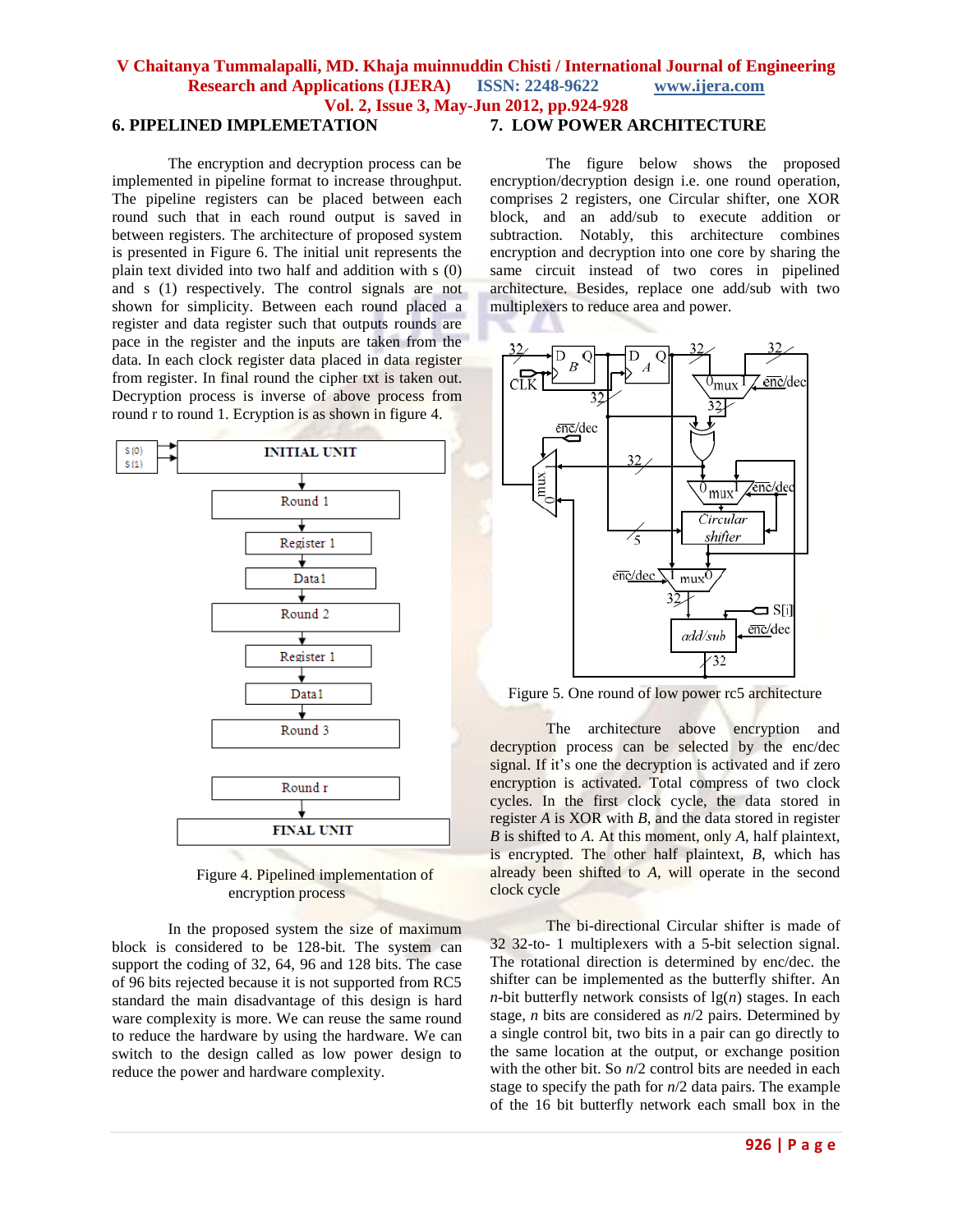#### **V Chaitanya Tummalapalli, MD. Khaja muinnuddin Chisti / International Journal of Engineering Research and Applications (IJERA) ISSN: 2248-9622 www.ijera.com Vol. 2, Issue 3, May-Jun 2012, pp.924-928**

figure can be considered as a 2:1 multiplexer (MUX), where one of two bits in a pair is selected. In the first stage, the distance between two bits in a pair is  $16/2 =$ 8. So bit 0 is paired with bit 8, bit 1 with bit 9, and so on. In the last stage, the distance between two paired bits is one, i.e., two bits are next to each other.



Figure 6. 16 bit butterfly network

The one round can be reused to get the results. i.e., encryption and decryption process. The proposed architecture for this is represented below.



In initial round the operation of addition or sub with s  $(0)$  and s  $(1)$  is done. And this given to the round and it calculate the value of A and B for one round given to the final unit register. After the final unit the values are stored in the registers A and B and given to the register for the next round operation. So on this goes on until the rounds is completed. After rounds are completed. The final values of cipher are presents at final unit register. Decryption is exact reverse iteration. Final value is present at initial unit. Total no of clocks required are 4r where r is round number.

### **8. RESULTS**

The proposed design is described with VHDL, synthesized by Xilinx Synthesis Technology (XST) and implemented in Xilinx FPGA Spartan™-IIE device. The encryption and decryption is done in XILINX FPGA. The parameters taken are  $w = 64$ , r=12and b=128. The plain text is given as input to encryption core then Cipher is obtained. The same cipher is given to decryption core then the plain text is available at output. The RTL schematic of various block are shown.



Figure8. RTL schematic of key expansion module



Figure9. RTL schematic of one round module



Figure10. RTL schematic of low power round module